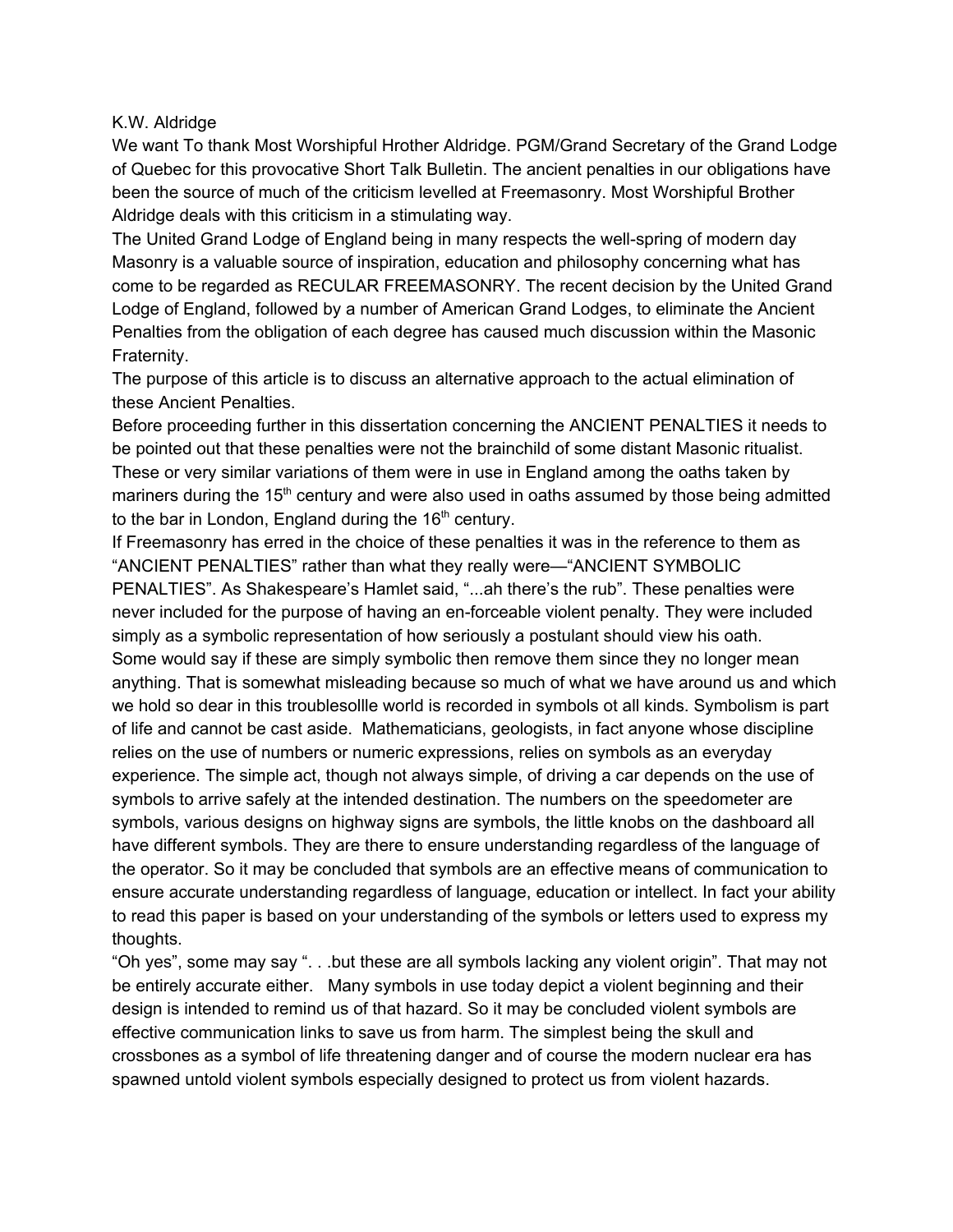Even the flags of many nations which certainly are revered and honored by their nationals, and displayed in their places of worship, use red as a symbol of the spilled blood which caused their nations to be born. The red poppy worn so reverently in memory of our soldiers who died in battles to defend our country is a symbol of the blood spilled in battle on Flanders Fields during World War One. The buttons on the sleeve of a man's jacket and the little slit under the buttons are symbols of the time a man's jacket unbuttoned all the way to the shoulder so that he might have easy use of his sword. The vent at the back of a man's jacket is a symbol of the time soldiers rode horseback. The vent allowed their jackets to fall on either side of the riders' legs and so keep his powder dry to more effectively kill his adversary. Quite a nice little symbol to carry around with us when dressed in our Sunday best.

Now to get back to our ANCIENT SYMBOLIC PENALTIES. Why on earth should we even consider relocating or removing them in the first place? "Oh because they are offensive to some religious leaders". That begs the question as to which religious leaders? Some of the greatest clergymen I have ever met, both the pragmatic and the scholarly, have been members of the Masonic Order. Not a single one of those extremely worldly wise reverend brothers ever dreamed of any part of the ceremony being of-fensive in any manner whatever, INCLUDING the penalties. Obviously no clergy outside of the craft should cause us any concern because they really don't understand the context of the ceremony or the part the penalties play in it. Now what does that leave us to contemplate? I believe it points out in the clearest possible terms that the Masonic Order is a true microcosm of the real world in which we live.

We have our own fair share of iconoclasts whose aim is to tear down rather than to build constructively.

However, their arguments are not too compelling if analyzed. They suggest that violence is an offense to God. Yet both Moses and Jesus had recourse to violence in defending what they believed was an affront to God. Notwithstanding that argument or counter-argument there is no violence in Masonry provided the penalties are described as ANCIENT SYMBOLIC PENALTIES. Anything less than that description is an offense to God and Masonry. It is not good enough to describe them as ANCIENT PENALTIES since that implies that they are exigible and therein we could be faulted from within and without this noble craft.

At a time when the Scandinavian Churches are seeing in Masonry no conflict with their profession of faith, where leading clerics of the Church of Rome are finding no incompatibility between Regular Freemasonry and their belief of Christianity and those who malign us the most are being found to be guilty of criminal and moral law breaking, we must be sure we stand by what we teach. We must continue to conduct the affairs of Masonry in a manner well beyond reproach.

We must not allow indiscriminate changes to be made. Once the start is made where do we stop? Would we consider dropping the investigations of potential candidates, would we discontinue the trial procedures, would we allow avowed atheists to become part of our fraternity, would we allow and tolerate plots or conspiracies of any kind? Certainly we would not do any of those things.

We are assembled to unify, in a God fearing brotherhood, wherein we can unite in spirit to treat all of God's children as family. We cannot do that effectively by allowing schisms to develop. We must be unified for the benefit, not solely for our Order, but to better serve mankind in whatever